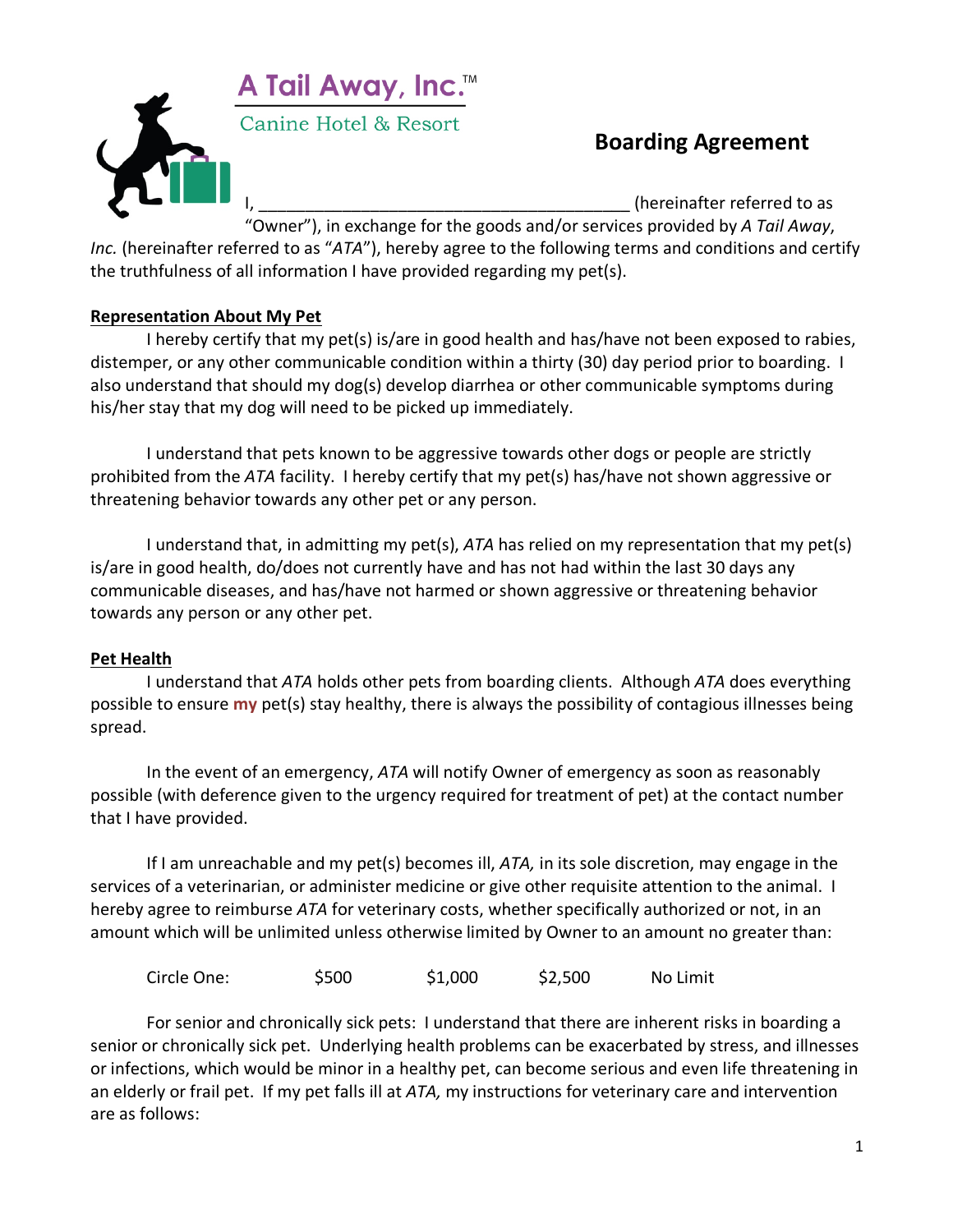#### **Services**

*ATA* makes every effort to have each pet(s) stay as enjoyable as possible. By providing your initials below, you certify that you wish your pet(s) to participate in the Play Group and that you understand the risks involved.

\_\_\_\_\_\_\_\_\_\_\_\_\_\_\_\_\_\_\_\_\_\_\_\_\_\_\_\_\_\_\_\_\_\_\_\_\_\_\_\_\_\_\_\_\_\_\_\_\_\_\_\_\_\_\_\_\_\_\_\_\_\_\_\_\_\_\_\_\_\_\_\_\_\_\_\_\_\_\_\_\_\_

\_\_\_\_\_\_\_\_\_\_\_\_\_\_\_\_\_\_\_\_\_\_\_\_\_\_\_\_\_\_\_\_\_\_\_\_\_\_\_\_\_\_\_\_\_\_\_\_\_\_\_\_\_\_\_\_\_\_\_\_\_\_\_\_\_\_\_\_\_\_\_\_\_\_\_\_\_\_\_\_\_\_

I understand that allowing my pet(s) to participate in a Play Group may involve certain risks including, but not limited to, injury or death to other client's pets and to the staff of *ATA.* I realize that when pets are around people and other dogs, accidents or injuries may result, and that people, pets and property could be injured or damaged. Initial

### **Fees, Terms & Conditions**

| I agree to pay 50% of the boarding rate on the date my pet is checked in with the                                                                                                                                                                    |
|------------------------------------------------------------------------------------------------------------------------------------------------------------------------------------------------------------------------------------------------------|
| remaining 50% due on pick up plus all costs and charges for special services requested or<br>deemed necessary by ATA. Unforeseen extended boarding days, special services, and/or<br>veterinarian fees incurred shall be due upon pick up of pet(s). |
| I understand over night boarding charges are \$43 per day per dog. Check out is at 2 pm.                                                                                                                                                             |
| Any pick up after that time will be charged a daycare rate of \$30 per dog in addition to<br>over night days that were scheduled. Day care charges are \$30 per day per dog and due<br>at pick up.                                                   |
| If my dog's food runs out, a \$35 trip charge plus the expense of the food will be due at                                                                                                                                                            |
| checkout.                                                                                                                                                                                                                                            |
| I understand that I am solely responsible for any harm caused by my dog(s) while at ATA.                                                                                                                                                             |
| I shall indemnify ATA for any losses or damages of any kind whatsoever caused by my<br>$dog(s)$ .                                                                                                                                                    |
|                                                                                                                                                                                                                                                      |

I understand that *ATA* reserves the right to refuse to board any pet for any reason at any time.

This Contract contains the entire agreement between the parties. All terms and conditions of this Contract shall be binding on the heirs, administrators, personal representatives and assigns of the Owner and *ATA.*

Any controversy or claim arising out of or relating to this contract, or the breach thereof, or as the result of any claim or controversy involving the alleged negligence by any party to this Contract, shall be settled in accordance with the rules of the American Arbitration Association, and judgment upon the award rendered by an arbitrator may be entered in any Court having jurisdiction thereof. The arbitrator shall, as part of his award, determine an award to the prevailing party of the costs of such arbitration and reasonable attorney's fees of the prevailing party.